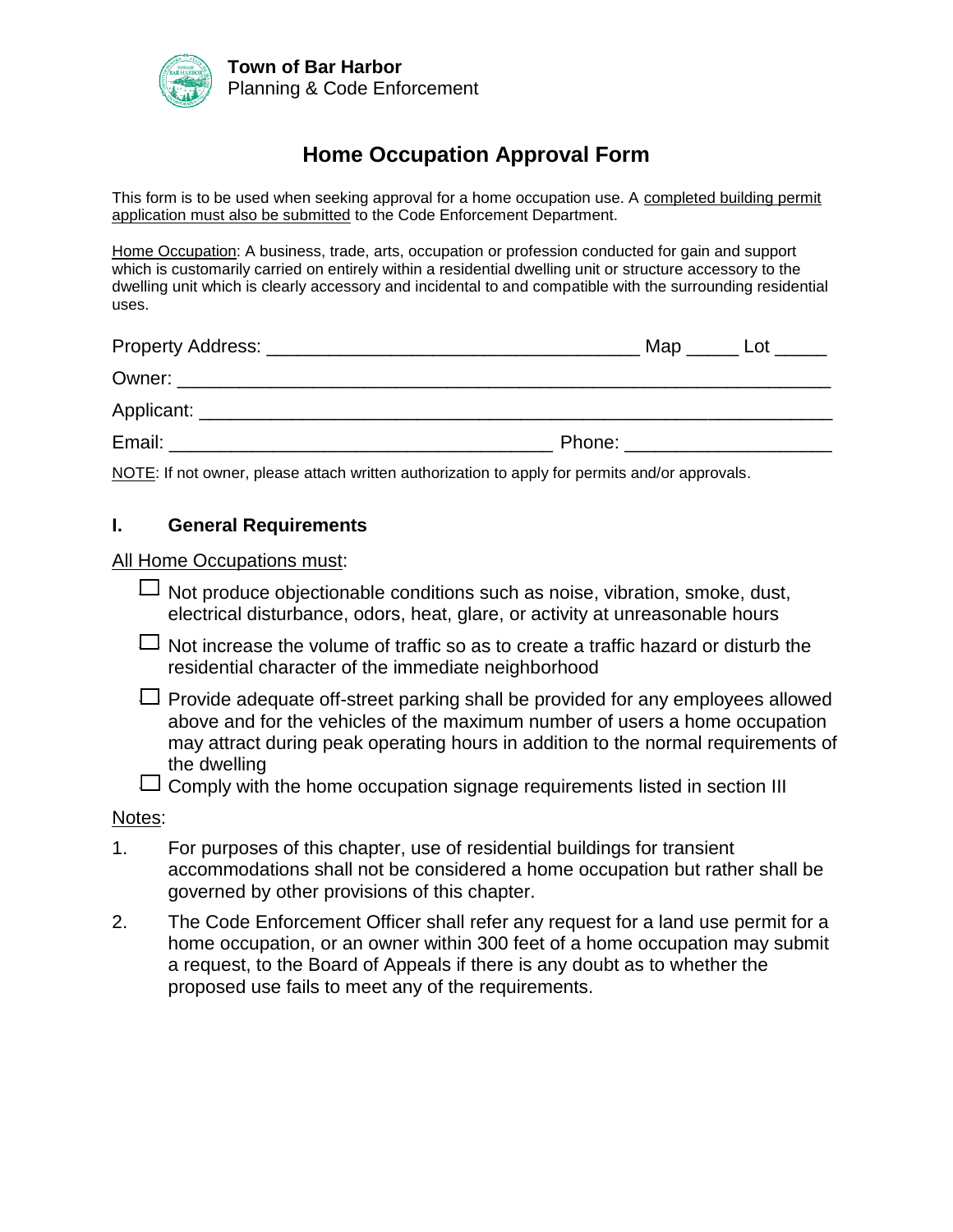## **II.** Property Location Requirements (please select A, B or C)

A. Properties with frontage on Routes 3 and 102: Y

| ′es: | No: |
|------|-----|
|------|-----|

Home occupations must:

- 1. Be conducted within a residential dwelling without substantially changing the appearance or condition of the residence or accessory structures
- 2. Be compatible with the district where they are located
- 3. Seek minor site plan review if non-family members are employees
- 4. Meet the following Approval Criteria

Approval Criteria: (must meet all)

- $\Box$  The home occupation use is incidental and subordinate to the residential use of the dwelling (accessory structures may be fully dedicated to the home occupation)
- $\Box$  No more than five (5) non-family members are employed
- $\Box$  The owner of the business resides on the premises
- $\Box$  The area for exterior displays or materials storage meet lot coverage requirements for the district
- $\Box$  Accessory structures dedicated to the home occupation are not located in the front yard
- $\Box$  No more than 40% of the dwelling unit floor area is dedicated to the home occupation (unfinished basement and attic spaces are not included in this calculation)
- B. Properties in Downtown Residential District and or with frontage on: Bayview Drive, Crooked Road, Eagle Lake Road, and Old Bar Harbor Road

 $Yes: \Box$  No:  $\Box$ 

Home occupations must:

- 1. Be clearly incidental and subordinate to the dwelling and/or accessory structure's use for residential purposes
- 2. Be carried on wholly within a dwelling unit or an accessory structure
- 3. Be conducted by member(s) of the family residing in the dwelling unit and up to two non-family-member employees
- 4. Not materially injure the usefulness of the dwelling unit or accessory structure for normal residential purposes
- 5. Have no exterior storage of materials, no retail sale of goods except those produced upon the premises and are clearly incidental to the home occupation
- 6. Have no exterior indication of the home occupation or variation from the residential character of the principal building
- 7. Not occupy more than 30% of the dwelling unit floor area (unfinished basement and attic spaces are not included)
- 8. Not use an accessory structure's floor area in an amount that exceeds 50% of the total floor area of the dwelling unit (as previously calculated)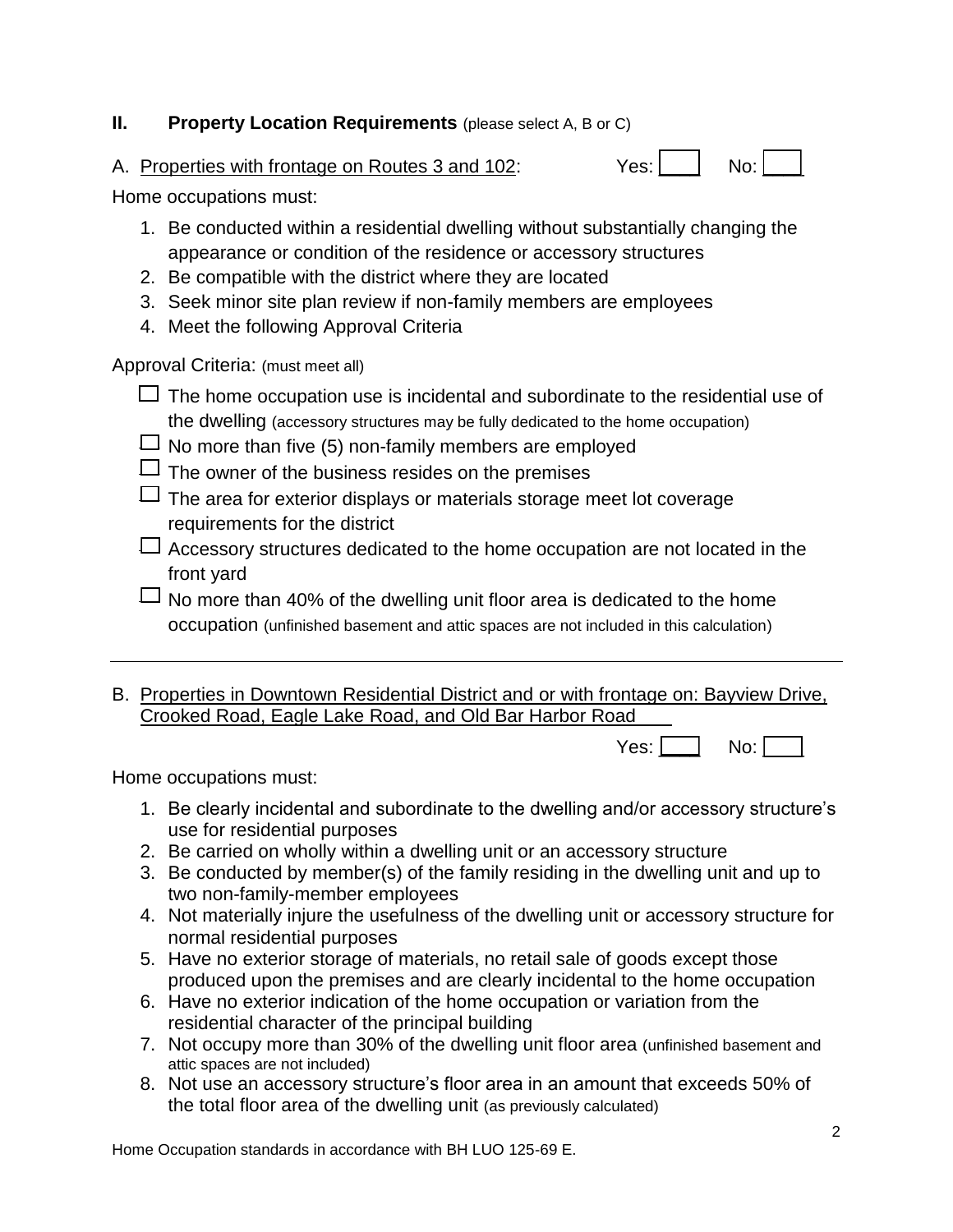### C. Other Properties (not listed in II A or B) Yes: | No: | No: |

Home occupations must:

- 1. Be clearly incidental and subordinate to the dwelling and/or accessory structure's use for residential purposes
- 2. Be carried on wholly within a dwelling unit or an accessory structure to the dwelling unit
- 3. Be conducted by a member or members of the family residing in the dwelling unit
- 4. Not materially injure the usefulness of the dwelling unit or accessory structure for normal residential purposes
- 5. Comply with the home occupation signage requirements (see below)
- 6. Have no exterior storage of materials, no retail sale of goods except those produced upon the premises and are clearly incidental to the home occupation
- 7. Have no exterior indication of the home occupation or variation from the residential character of the principal building
- 8. Not occupy more than 20% of the dwelling unit floor area (unfinished basement and attic spaces are not included)
- 9. Not use an accessory structure's floor area in an amount that exceeds 50% of the total floor area of the dwelling unit (as previously calculated)

## **III. Home Occupation Signage Guidelines**

One sign identifying the name, address and profession or occupation of a home occupation is allowed provided that such sign is nonilluminated and does not exceed the maximum sign area requirements for the street on which the home occupation has frontage:

| <b>Posted Speed Limit</b><br>(mph at location of sign) | <b>Maximum Sign Area</b><br>(square feet) |  |
|--------------------------------------------------------|-------------------------------------------|--|
| Less than 30                                           |                                           |  |
| 30 to 49                                               | 8                                         |  |
| 50 or more                                             | 12                                        |  |

I am applying for the placement of a sign (please attach diagram) Yes:  $\vert$   $\vert$  No:  $\vert$ 

## **IV. Project Diagram & Floor Plan**

Please attach a site-specific diagram of the home occupation plan including floor area calculations and requirements listed in sections I and II above.